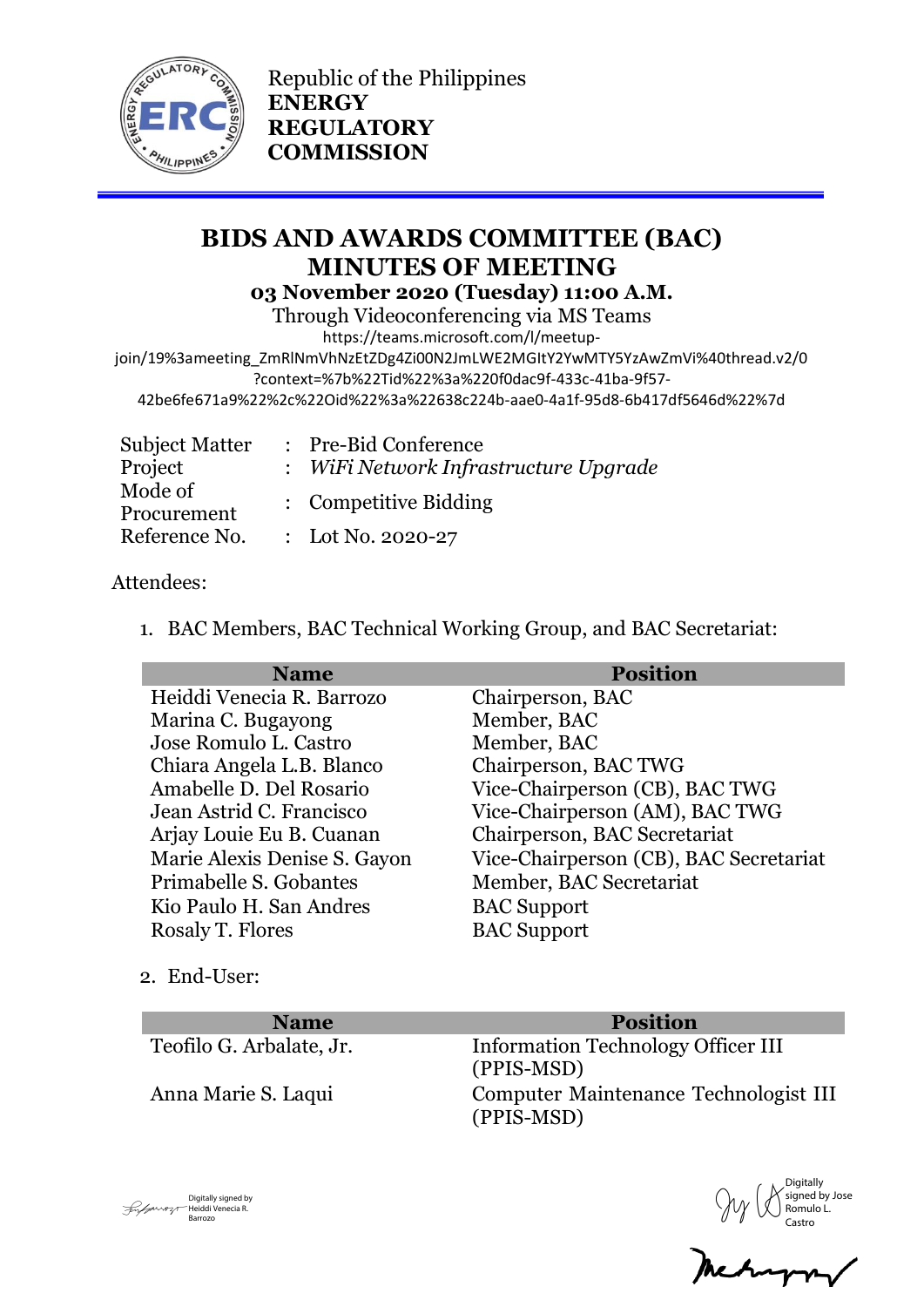3. Prospective Bidders:

| <b>Name</b>      | Company/Organization        |
|------------------|-----------------------------|
| Mon Macalintal   | <b>Plexus Systems</b>       |
| Jerome Custodio  | Synetcom Philippines, Inc.  |
| Eugene Eusores   | Synetcom Philippines, Inc.  |
| Karl Benson Bugo | <b>Amigotek Corporation</b> |

#### **I. Call to Order**

The Pre-Bid Conference for the *Procurement of WiFi Network Infrastructure Upgrade* with an Approved Budget for the Contract (ABC) of Two Million Five Hundred Thousand Pesos (PhP2,500,000.00), was called to order at eight minutes past eleven o'clock in the morning (11:08 A.M.) through videoconferencing via MS Teams, with BAC Chairperson Heiddi Venecia R. Barrozo as the presiding officer.

#### **II. Determination of Quorum**

The BAC Secretariat Chairperson, Atty. Arjay Louie Eu B. Cuanan, confirmed the presence of a quorum with the attendance of BAC Chairperson Barrozo and BAC Members Atty. Jose Romulo L. Castro and Atty. Marina C. Bugayong.

After having established the required quorum, the BAC Secretariat Chairperson likewise acknowledged the presence of the BAC Technical Working Group (TWG), BAC Secretariat, BAC Support, as well as the representative from the end-user and the prospective bidder. Invitations to observe the Pre-Bid Conference were sent to Bishops-Businessmen's Conference for Human Development (BBC), Commission on Audit (COA), Philippine Chamber of Commerce and Industry (PCCI), and Transparency Accountability Network (TAN). However, none of the invited observers attended the pre-bid conference despite such notice.

### **III. Proceedings**

BAC Chairperson Barrozo asked BAC Secretariat Chairperson Cuanan to show on screen the Terms of Reference (TOR) of the project and briefly went over the salient features thereof such as the a) contract period; b) approved budget for the contract (ABC); c) qualifications of the service provider; c) minimum track record; d) scope of work particularly the activities, detailed

**Minutes of the Meeting: Pre-Bid Conference for the Procurement of** *WiFi Network Infrastructure Upgrade <sup>2</sup>*



Digitally signed by Jose Romulo L. Castro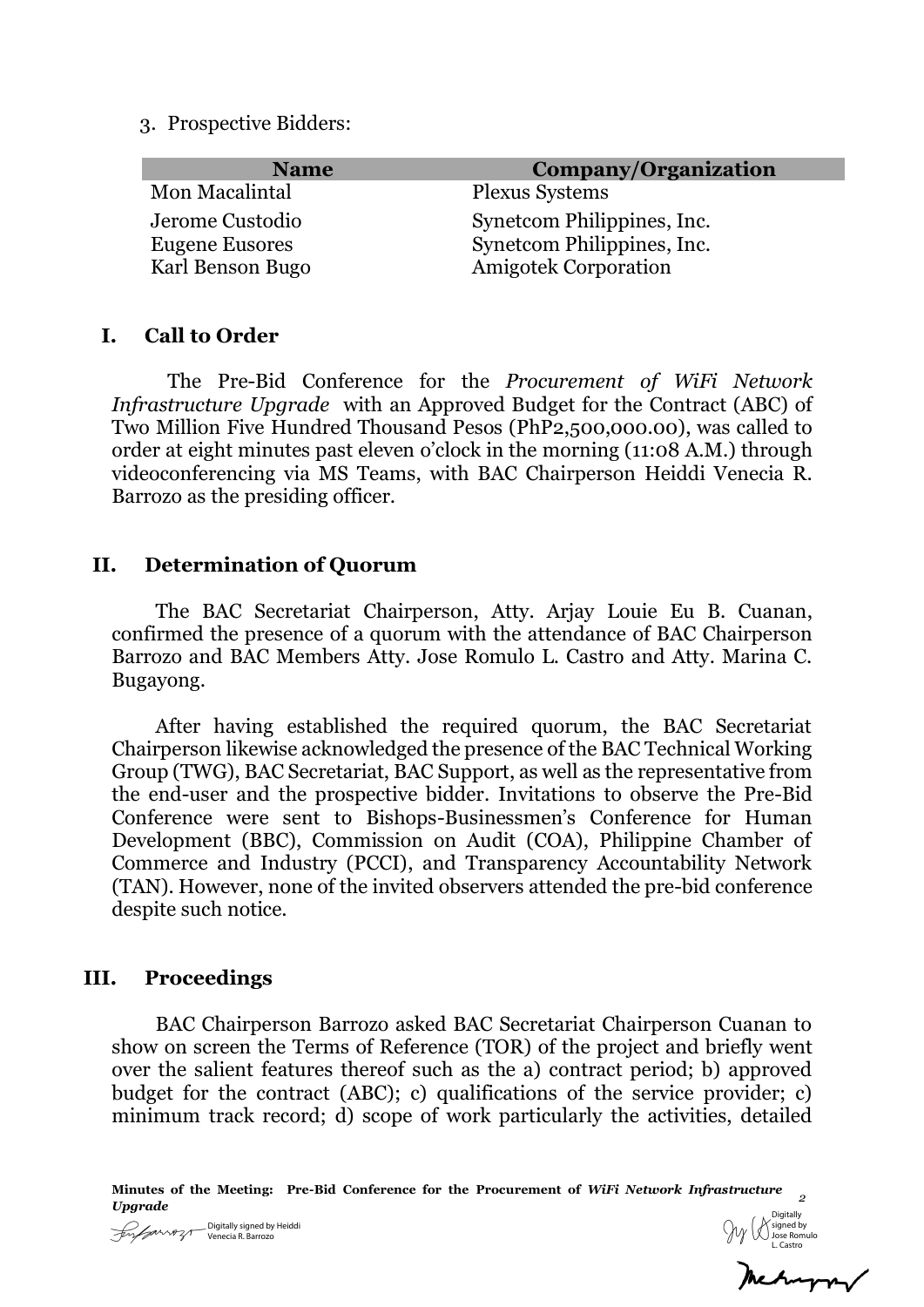specifications, and other requirements; e) warranty and maintenance; f) payment scheme; and g) the annex "A" attached to the TOR.

## **IV. Question and Answers**

- 1. Mr. Eugene Eusores from Synetcom Philippines Inc. asked if the current twelve (12) Access Points (AP) will be joined with the new access point and will be managed in the same controller. He also asked if there is a need to add injector switches per floor. Lastly, to give them an idea on how will they estimate the necessary cables to be used and utilized for the project, he asked if the floors have existing medium-density fireboard (MDF).
	- Mr. Teofilo G. Arbalate, Jr. from PPIS answered in the affirmative and further added that that the existing APs have a separate controller.
	- BAC Chairperson clarified from Mr. Arbalate whether the twenty-two (22) additional wireless APs will be managed by the new WIFI controller and the rest will be managed by the old controller. Mr. Arbalate answered in the affirmative.
	- Mr. Arbalate took note of the question regarding the injector switches and requested the BAC to issue the appropriate bid bulletin to answer the question.
	- Mr. Arbalate answered that there are only three (3) floors with MDF, specifically  $14<sup>th</sup>$ ,  $16<sup>th</sup>$  and  $18<sup>th</sup>$  floor. He added that there are existing switches per floor.
- 2. Mr. Karl Benson Bugo from Amigotek Corporation asked whether there is a possibility for the revocation or lowering of the fifteen (15) year experience in providing Wireless Network Solution, as stated on Section V.1 (Qualifications of the Service Provider) of the TOR, to at least five (5) years. He also clarified whether the end-user is referring to the brand that is capable of 15 years of service or more, and not the company who will actually provide the service for the unit.
	- Mr. Teofilo G. Arbalate, Jr. explained that the purpose behind the 15 year experience requirement is for the company to provide continuous support in the technology in case the product is defective, needs immediate service or otherwise obsolete. He cited "3Com" as an example.

**Minutes of the Meeting: Pre-Bid Conference for the Procurement of** *WiFi Network Infrastructure Upgrade <sup>3</sup>*  $\mathrm{Digitally\, signed\, by\,Heiddi}\ \mathrm{Digitally\, signed\, by\, Heiddi}$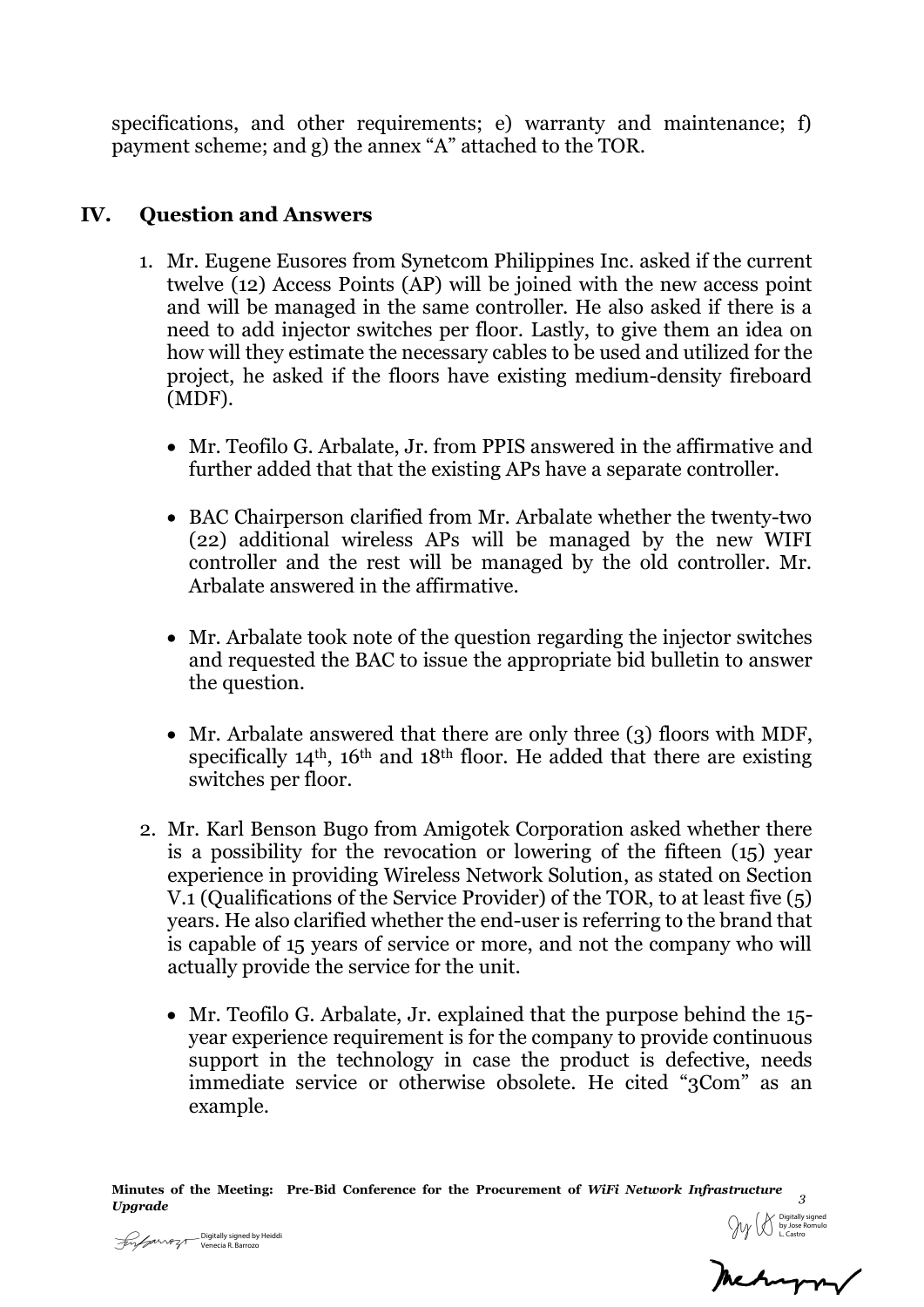- Mr. Arbalate took note of the question regarding the required 15 years of service and requested the BAC to issue the appropriate bid bulletin to answer the question.
- 3. Mr. Mon Macalintal from Plexus Systems asked on how will they answer and fill-out the "compliance sheet" [Compliance to Technical Specifications] as contained in the Philippine Bidding Documents (PBD). He also asked on the number of copies of eligibility documents to be submitted to the BAC. Lastly, he further asked as to the deadline of submission of questions/clarifications, and the email address where they could submit their questions.
	- The BAC Chairperson answered that they can use the same terms of reference (TOR) and indicate whether they are compliant or not compliant for each of the parts. She added that based on experience, other bidders reproduce the TOR and mark them accordingly.
	- The BAC Chairperson clarified that one (1) original and one (1) copy of the eligibility documents must be submitted.
	- BAC Secretariat Vice-Chairperson (CB) Atty. Marie Alexis Denise S. Gayon flashed on the screen the timeline for the procurement and stated that the deadline for the submission of requests for clarification by the bidders is on 06 November 2020. She stated that the email address of the BAC Secretariat is [procurement.erc@gmail.com.](mailto:procurement.erc@gmail.com) She added that the details are likewise indicated on page no. 2 of the Invitation to Bid (ITB).
- 4. The BAC TWG Chairperson Atty. Chiara Angela L.B. Blanco asked the BAC if the prospective bidders can already bring with them the original copies of the documents submitted during the bid opening prior to the conduct of bid evaluation.
	- The BAC Chairperson noted that the submission of the original documents and comparison thereof for purposes of evaluation usually applies only for the winning bidder and done during the postqualification.
- 5. Mr. Eugene Eusores from Synetcom Philippines Inc. asked if the conduct of a site inspection is possible.
	- Mr. Arbalate answered in the affirmative provided that they will follow health and safety protocols. He asked the prospective bidders to coordinate with the BAC Secretariat for the schedule.

**Minutes of the Meeting: Pre-Bid Conference for the Procurement of** *WiFi Network Infrastructure Upgrade <sup>4</sup>*

Digitally signed by Heiddi Venecia R. Barrozo

Digitally signed by Jose Romulo L. Castro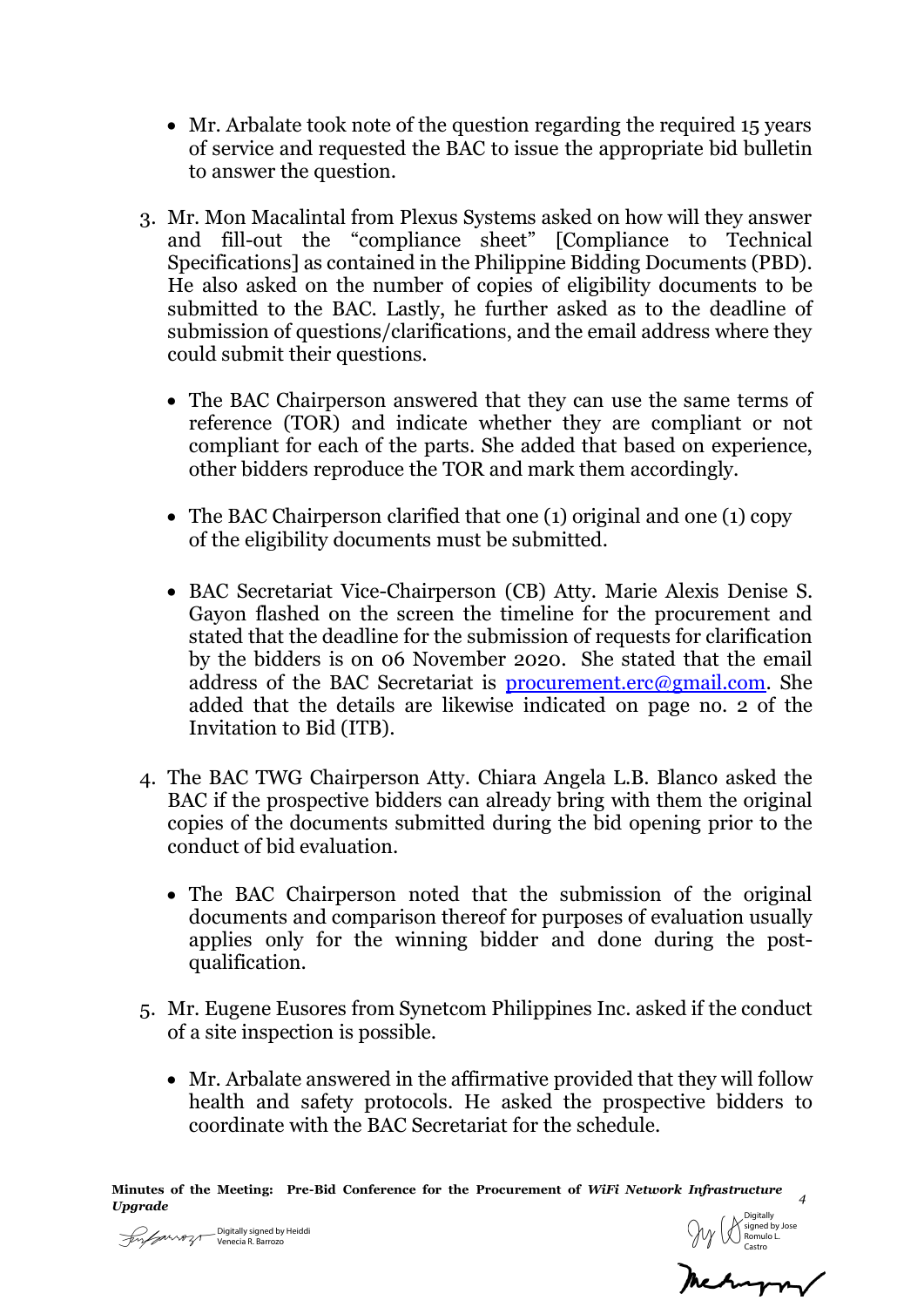- The BAC Chairperson further clarified that the prospective bidder may conduct the site inspection between 9:00 A.M. to 4:00 P.M., Monday to Friday.
- 6. The BAC TWG Chairperson manifested that the statement of compliance is not only limited to the Technical Specifications but also to the other requirements as stated in the TOR.
	- The BAC Chairperson suggested that they reproduce the entire TOR and state their compliance on each and every part thereof.
- 7. Mr. Bugo from Amigotek Corporation asked the end-user if they can be provided a blueprint indicating the location of the WiFi access points in case ocular inspection is not possible. He further added whether the said blueprint will be part of the bid bulletin to be issued.
	- Mr. Arbalate answered that there is an existing blueprint; however, the end-user has to discuss further whether it should be made available through a bid bulletin due to security considerations. He also stated that there is a need to revise first the said blueprint specifically for this project to show the locations ("redacted version"). He added that the said blueprint may be presented during the ocular inspection.
	- Mr. Arbalate manifested that the available layout of the current floor plan is not scaled. He also shared on the screen the said blueprint or diagram for reference of the prospective bidders.
- 8. Mr. Eusores asked whether the cable run is indicated in the diagram.
	- Mr. Arbalate answered in the affirmative.

The BAC Chairperson reminded the prospective bidders that the deadline for the submission of bids is on 16 November 2020 at nine o'clock in the morning (9:00 A.M.) The bid forms can be downloaded from the GPPB website.

*(The remainder of this page was intentionally left blank)*

**Minutes of the Meeting: Pre-Bid Conference for the Procurement of** *WiFi Network Infrastructure Upgrade <sup>5</sup>*



Digitally signed by Heiddi Venecia R. Barrozo